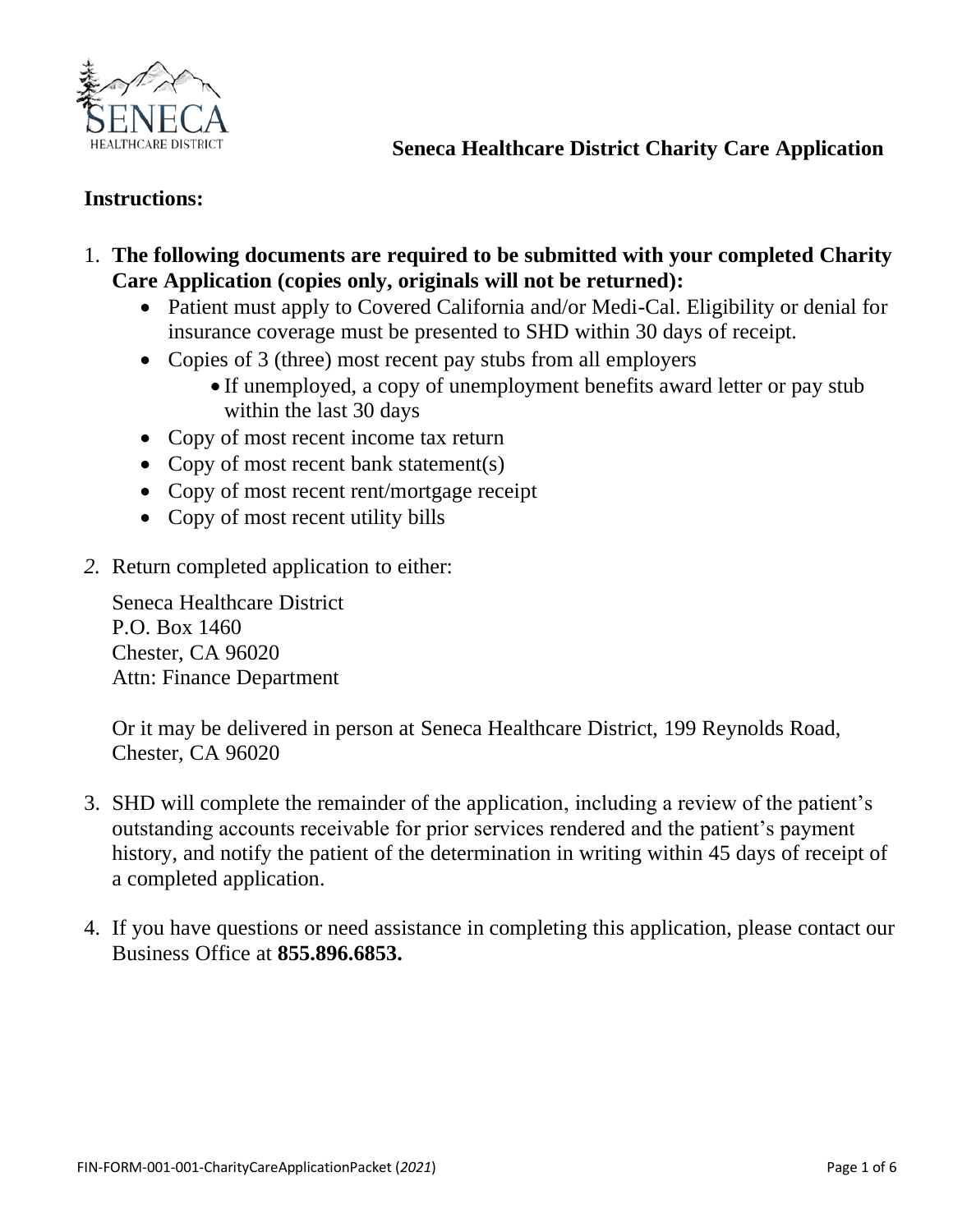

### **PATIENT INFORMATION**

| <b>Patient Name:</b>                                                                                                  |                                                                 | the control of the control of the control of the control of the control of the control of                            |                                         |                          |               |
|-----------------------------------------------------------------------------------------------------------------------|-----------------------------------------------------------------|----------------------------------------------------------------------------------------------------------------------|-----------------------------------------|--------------------------|---------------|
| Telephone Number:                                                                                                     |                                                                 |                                                                                                                      |                                         |                          |               |
| Address:                                                                                                              |                                                                 |                                                                                                                      |                                         |                          |               |
|                                                                                                                       |                                                                 | <u> 1989 - Johann John Stone, markin film yn y brenin y brenin y brenin y brenin y brenin y brenin y brenin y br</u> |                                         |                          |               |
| Do you have?                                                                                                          | □Medi-Cal                                                       | $\Box$ Medicare                                                                                                      | <b>Other Insurance</b>                  | <b>Uninsured</b>         |               |
|                                                                                                                       | If uninsured, have you applied for Medi-Cal/Covered California? |                                                                                                                      |                                         | $\Box$ Yes $\Box$ No     |               |
|                                                                                                                       |                                                                 |                                                                                                                      | <b>FAMILY INFORMATION</b>               |                          |               |
| <b>NAME</b>                                                                                                           | List all dependents that you support below:                     | AGE                                                                                                                  | <b>RELATIONSHIP</b>                     |                          |               |
|                                                                                                                       |                                                                 |                                                                                                                      |                                         |                          |               |
| <u> 1989 - Johann Barbara, martin amerikan basal dan berasal dan berasal dalam basal dalam basal dalam basal dala</u> |                                                                 |                                                                                                                      |                                         |                          |               |
| <u> 1989 - Johann Stoff, Amerikaansk politiker (</u>                                                                  |                                                                 |                                                                                                                      |                                         |                          |               |
|                                                                                                                       |                                                                 |                                                                                                                      | <b>ASSET INFORMATION</b>                |                          |               |
| <b>Bank Name:</b>                                                                                                     |                                                                 | <b>Account Number:</b>                                                                                               |                                         | Balance:                 | $\frac{1}{2}$ |
| <b>Bank Name:</b>                                                                                                     |                                                                 | <b>Account Number:</b>                                                                                               |                                         | Balance:                 | $\frac{1}{2}$ |
| <b>Bank Name:</b>                                                                                                     |                                                                 | <b>Account Number:</b>                                                                                               | <u> 1989 - Johann Barbara, martxa a</u> | Balance:<br>$\mathbb{S}$ |               |
|                                                                                                                       |                                                                 |                                                                                                                      |                                         |                          |               |
|                                                                                                                       |                                                                 |                                                                                                                      |                                         |                          |               |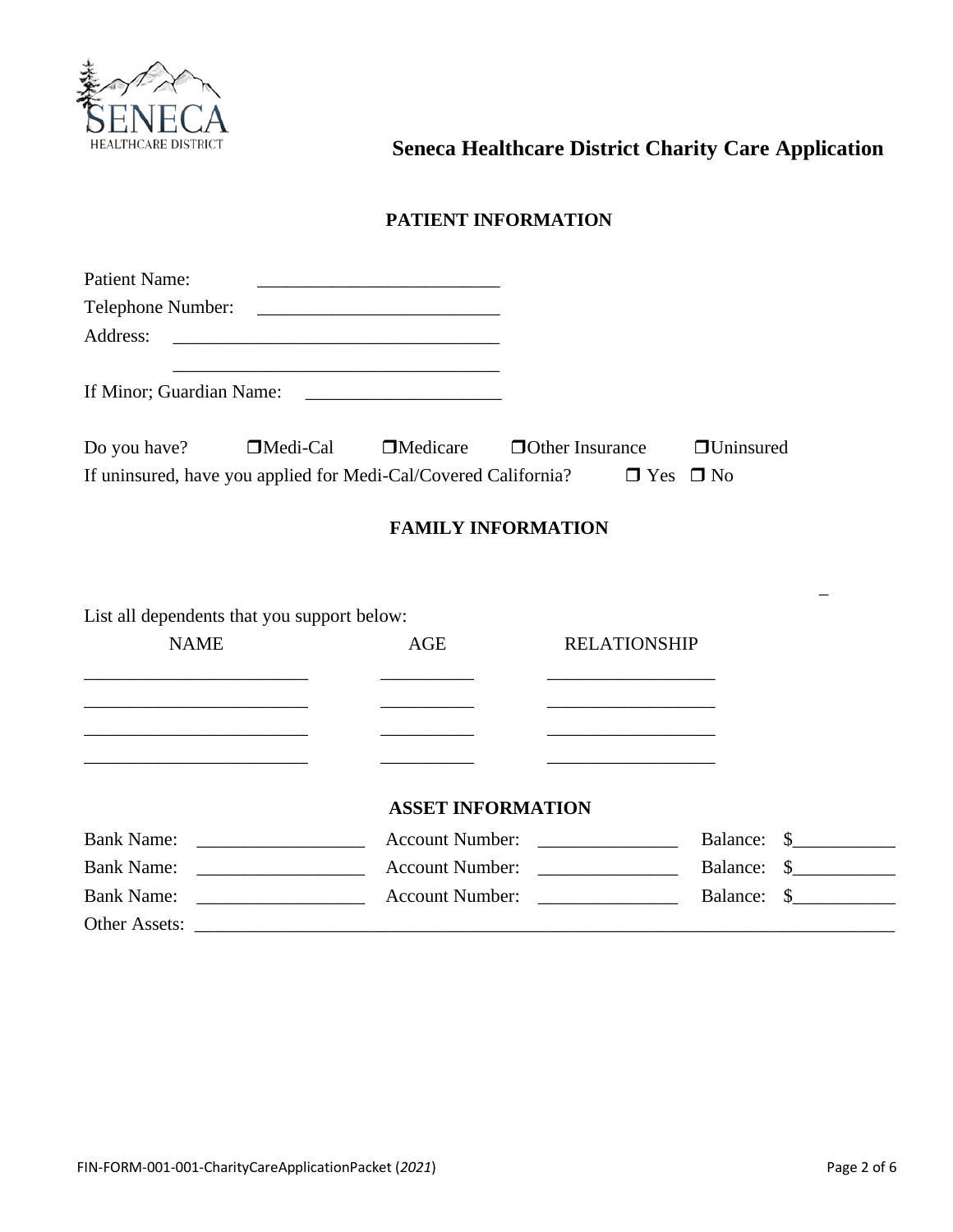

### **Application Continued:**

# **INCOME INFORMATION**

| <b>Earned Income</b> (If patient is a minor list parent(s)/guardian(s) income) |              |  |
|--------------------------------------------------------------------------------|--------------|--|
| Patient's Gross Income:                                                        |              |  |
| Spouse's Gross Income:                                                         |              |  |
| <b>Other Income</b>                                                            |              |  |
| Unemployment:                                                                  |              |  |
| Social Security:                                                               |              |  |
| Dividends/Annuities:                                                           |              |  |
| <b>Rental Property:</b>                                                        |              |  |
| Other (explain):                                                               |              |  |
| <b>Total Monthly Income:</b>                                                   | <b>Total</b> |  |
| (Total of Gross Income, Spouse Gross Income, and Other Income)                 |              |  |

### **EXPENSES INFORMATION**

| Credit Card: Balance \$ Limit \$ Monthly Payment \$ |  |                                                                                                               |
|-----------------------------------------------------|--|---------------------------------------------------------------------------------------------------------------|
| Monthly Utility Bills: \$                           |  | <b>Average Monthly Food</b>                                                                                   |
| Monthly Utility Bills: \$                           |  |                                                                                                               |
| Monthly Utility Bills: \$                           |  |                                                                                                               |
| Monthly Utility Bills:\$                            |  |                                                                                                               |
|                                                     |  | (Please attach additional sheets if necessary to include additional credit/personal loan/medical obligations) |

\_\_\_\_\_\_\_\_\_\_\_\_\_\_\_\_\_\_\_\_\_\_\_\_\_\_\_\_\_\_\_\_\_\_\_\_\_\_\_\_\_\_\_\_\_\_\_\_\_\_\_\_\_\_\_\_\_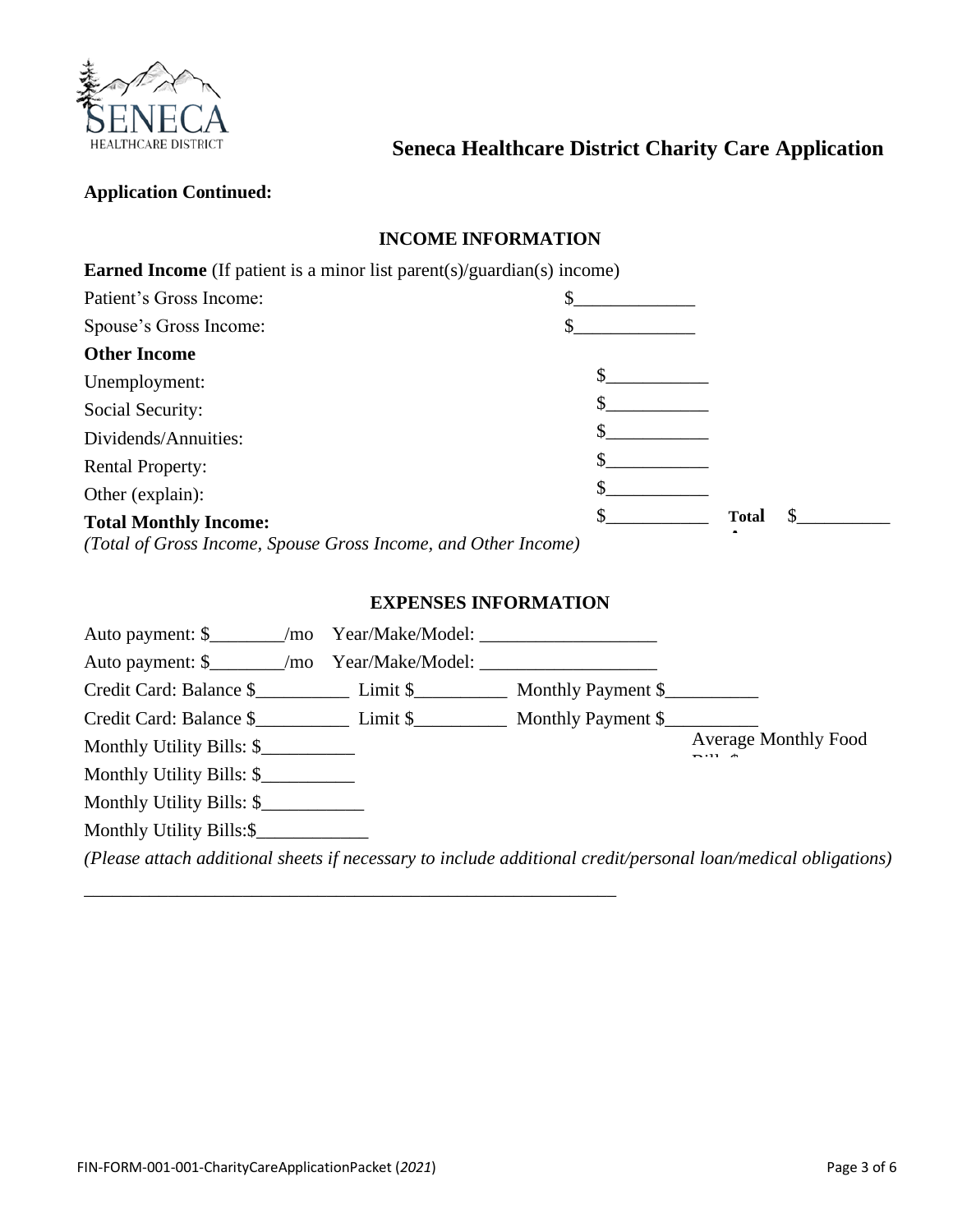

# **Patient Disclosure Report:**

Account Number(s):

The purpose of this information request is to determine your ability to pay for services at Seneca Healthcare District or your possible eligibility for our Charity Care Policy. This information is **not** an application for Medi-Cal, Covered California, or any County assistance program. Seneca Healthcare District's patient financial specialist will provide you a copy of these applications upon request. If you have been denied by Medi-Cal, Covered California, or County Medical Financial Assistance, submit a copy of the denial with this form.

I\_\_\_\_\_\_\_\_\_\_\_\_\_\_\_\_\_\_\_\_\_\_\_\_\_\_\_\_\_\_\_\_\_\_\_(print name) certify the foregoing information to be true and correct. I understand Seneca Healthcare District reserves the right to verify all information supplied, including a credit check. I agree to notify the Business Office of any change in my financial information within 10 (ten) days of the change.

# **I UNDERSTAND THAT UNTIL CHARITY CARE HAS BEEN GRANTED, I AM STILL RESPONSIBLE FOR THE FULL AMOUNT OF MY CHARGES AT SENECA HEALTHCARE DISTRICT.**

If you have any questions, please call Seneca Healthcare District's Business Office 855-896- 6853.

Signature of Patient/Responsible Party Date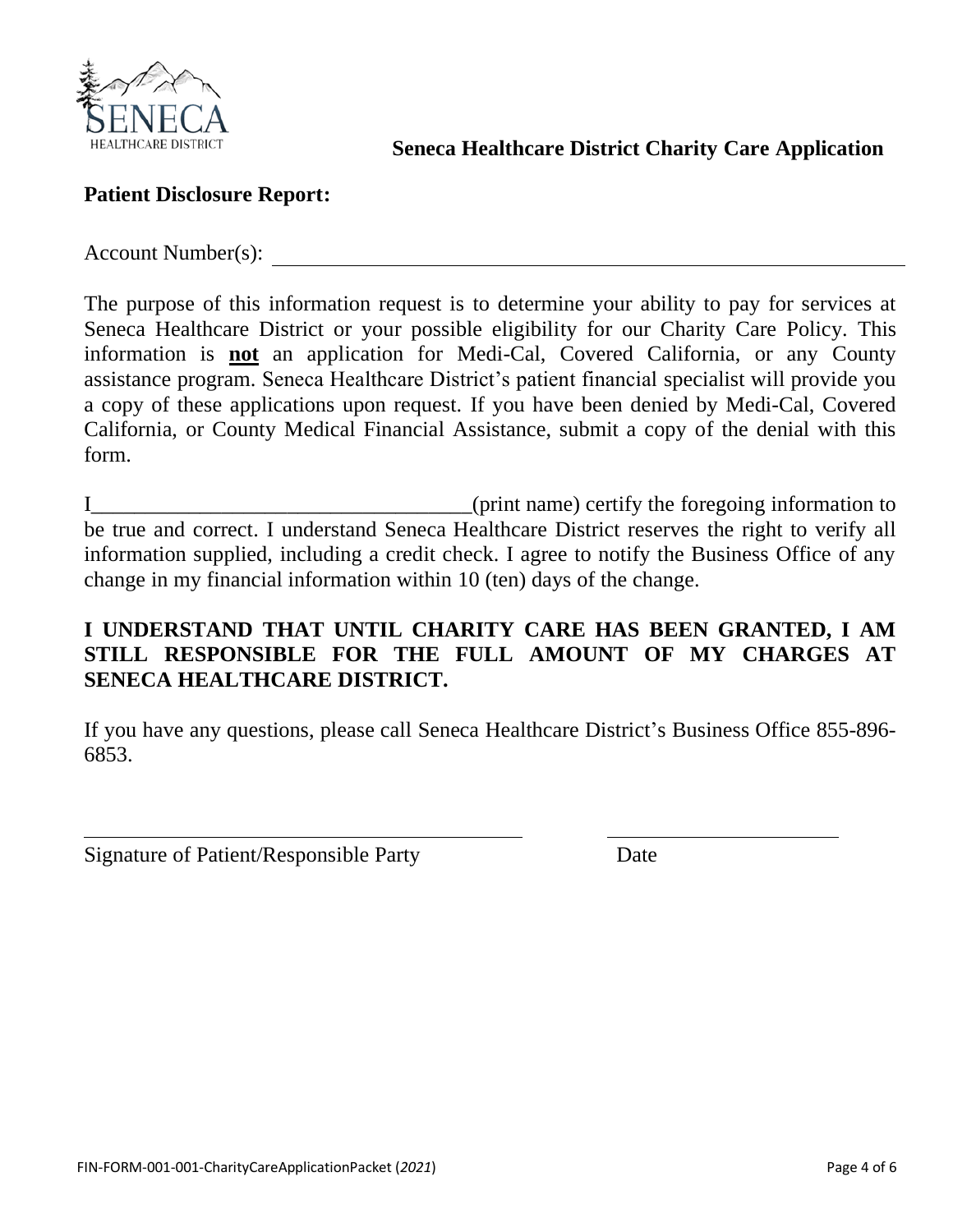

# **Financial Assessment Worksheet:**

*\*\* For Office Use Only \*\**

| Account: |                                       |        | D.O.S: | Total Charges: \$ |             | Balance: \$ |
|----------|---------------------------------------|--------|--------|-------------------|-------------|-------------|
| Account: |                                       | D.O.S: |        | Total Charges: \$ | Balance: \$ |             |
| Account: | <u> 1990 - Jan Jawa</u>               |        | D.O.S: | Total Charges: \$ |             | Balance: \$ |
| Account: | <u> 1990 - Jan Jawa</u>               |        | D.O.S: | Total Charges: \$ | Balance: \$ |             |
| Account: | <u> a shekara ta 1999 a shekara t</u> |        | D.O.S: | Total Charges: \$ | Balance: \$ |             |

### **Date and initial upon receipt of the following documentation:**

- \_\_\_\_\_\_\_\_\_\_ Covered California/Medi-Cal eligibility or denial
- \_\_\_\_\_\_\_\_\_\_ Copies of 3 (three) most recent pay stubs from all employers
- \_\_\_\_\_\_\_\_\_\_ If unemployed, copy of unemployment benefits award letter or pay stub within the last 30 days
- \_\_\_\_\_\_\_\_\_\_ Copy of most recent income tax return
- \_\_\_\_\_\_\_\_\_\_ Copy of most recent bank statement(s)
- \_\_\_\_\_\_\_\_\_\_ Copy of most recent rent/mortgage receipt
- \_\_\_\_\_\_\_\_\_\_ Copy of most recent utility bills

**If all documentation was not received with the application or additional information was requested, date and initial the 3 attempts to contact the patient:**

**\_\_\_\_\_\_\_\_\_\_\_\_\_\_\_\_\_\_\_\_\_\_\_\_\_\_\_\_\_\_\_\_\_\_\_\_\_\_\_\_\_\_\_\_\_\_\_\_\_\_\_\_\_\_\_\_\_\_\_\_\_\_\_\_\_\_\_\_\_\_\_\_\_\_ \_\_\_\_\_\_\_\_\_\_\_\_\_\_\_\_\_\_\_\_\_\_\_\_\_\_\_\_\_\_\_\_\_\_\_\_\_\_\_\_\_\_\_\_\_\_\_\_\_\_\_\_\_\_\_\_\_\_\_\_\_\_\_\_\_\_\_\_\_\_\_\_\_\_ \_\_\_\_\_\_\_\_\_\_\_\_\_\_\_\_\_\_\_\_\_\_\_\_\_\_\_\_\_\_\_\_\_\_\_\_\_\_\_\_\_\_\_\_\_\_\_\_\_\_\_\_\_\_\_\_\_\_\_\_\_\_\_\_\_\_\_\_\_\_\_\_\_\_ \_\_\_\_\_\_\_\_\_\_\_\_\_\_\_\_\_\_\_\_\_\_\_\_\_\_\_\_\_\_\_\_\_\_\_\_\_\_\_\_\_\_\_\_\_\_\_\_\_\_\_\_\_\_\_\_\_\_\_\_\_\_\_\_\_\_\_\_\_\_\_\_\_\_ \_\_\_\_\_\_\_\_\_\_\_\_\_\_\_\_\_\_\_\_\_\_\_\_\_\_\_\_\_\_\_\_\_\_\_\_\_\_\_\_\_\_\_\_\_\_\_\_\_\_\_\_\_\_\_\_\_\_\_\_\_\_\_\_\_\_\_\_\_\_\_\_\_\_**

 $\frac{1}{s}$  1<sup>st</sup> attempt  $2<sup>nd</sup>$  attempt  $\frac{1}{3^{rd}}$  attempt

#### **Notes:**